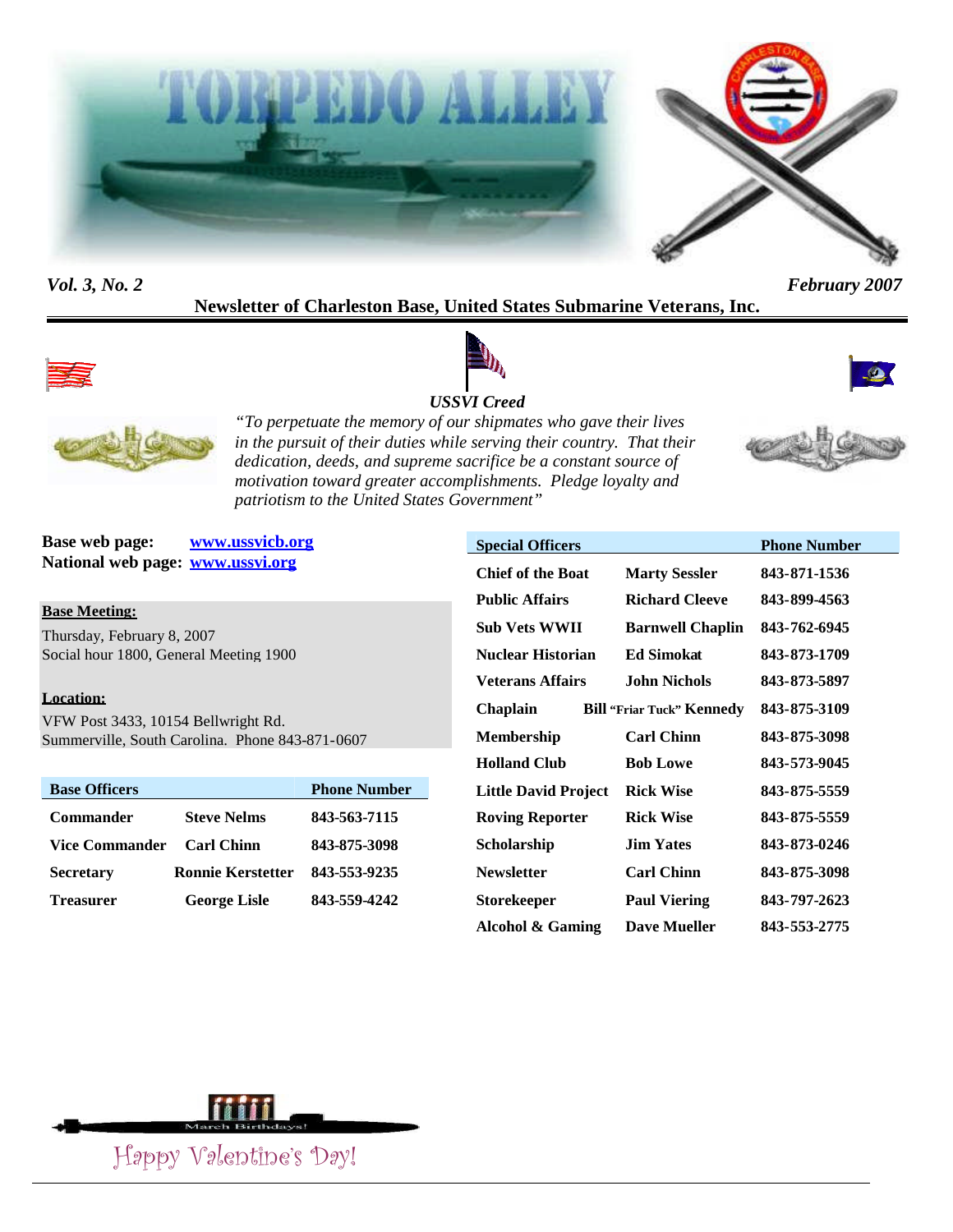#### **Minutes of the January 2007 meeting**

**Opening Ceremony:** Base Commander, Steve Nelms, called the meeting to order. A quorum was present and the meeting was commenced at 1900.

**Introductions**: New persons were introduced; Ralph Wieland, Jon Simmons, Joe Lookabill, Kevin Dygert, Donald Coy, George Wells Jr., and Wayne Hensarling. Welcome aboard.

**Treasurer**: George Lisle was not present. Buddha gave a brief treasurers report.

**Secretary**: Ronnie Kerstetter asked for a motion to approve the meeting minutes from last month. A motion was made and seconded; no discussion. Minutes approved.

**Storekeeper**: Paul Viering gave the storekeepers report. USSVI calendars are available for purchase. USS Silversides teak decking pieces are available with donation. Ten aprons for the cooks on future roasts were presented.

**Chaplain**: Bill Kennedy presented the binnacle list as follows. Betty Rogers passed away on 21 December. She was the past South Carolina Commander of the Wives of Submarine Veterans of World War II. Betty will be cremated and her ashes along with her husband's ashes will be taken to Kings Bay Submarine Base for burial at sea. John Kratz had surgery to remove his gall bladder. Walter Zeigler's mother passed away here in Summerville. Rodney McKanna is recovering from a serious traffic accident and looks good. Gary Semler's mother passed away up in Maryland. Mike Stuffle had part of his leg removed and is doing well. Robert Chinn had a defibrillator/pacemaker implanted and is resting at home. Bill Roup had foot surgery and also damage to vertebrae and a broken hip and pelvis. Tom Wieda's wife passed away in Scotland. Vern Hill had prostate surgery. Larry Sims had a pituitary gland tumor removed.

If anybody is sick and needs help contact either Bill Kennedy or Marty Sessler.

**Public Affairs**: Richard Cleeve has the Christmas Party pictures and Walterboro VA Hospital visit activity pictures ready for the website.

**Sub Vets WWII**: Sy Maybie, Swamp Fox Chapter president, reported that the next Swamp Fox Chapter meeting will be 15 February at Ryan's at noon. The Amberjack Memorial preparations are being made **Fleet Reserve News**: Dave Rein reported the following events at the new FRA facility. Saturday – Presidents Day Dinner. Jan 20 -Oyster Roast, Feb 4 – Super Bowl party.

**Chief of the Boat**: Marty Sessler presented the following report. Thank yous to Carl and Paul for the success of last years Christmas Party and plans for the 2007 event. Please let Carl Chinn know if you change your e-mail/phone etc.

International Submarine Association forms are available. Dues are \$5 per year or \$25 for life membership. Next meeting in France.

Eighteen national scholarships are available this year ranging from \$500 to \$ 1,500.

Need volunteers for Hunley Memorial service on 17 February contact Charlie Rook.

The Andrew Jackson is having a cruise out of Tampa Bay in October. COB has details.

February 24th is the oyster roast to be held at the after battery. Bring dessert only.

**Base Commander**: Buddha read a Christmas card from John Clarkin, Holland Club member. John is a distant member of our local base from Conneaut, Pennsylvania.

2007 USSVI National Convention Alaskan Cruise Sept 15-22, 2007 aboard the Holland America's MS Oosterdam.

2007 Eastern District 4/6 & Sub Vets WWII Conference Wednesday April 25 – Sunday April 29, 2007, Daytona Beach, FL at the Holiday Inn Express Speedway Resort. (If you would like to attend let Buddha know as he is trying to get a group together to make this trip).

Registration forms and information for both conventions available on the national website

http://www.ussvi.org/Conventions.asp

Annual election for Charleston Base officers will be held at the regular meeting in May. We are beginning to solicit names, if interested in serving submit your name to Stan Standrich.

## **District Four:** No report.

**Old Business**: Boat Sponsorship – Motion made and approved for Charleston Base Sub Vets to provide 21 American Submariner magazines four times per year to the local commands (Nuke School, Prototype, Weapons Station). Cost \$175.

**New Business**: Consideration of proposal from Lowcountry Home Fleet Reserve Association to move our monthly Charleston Base Sub Vets meeting location from Ladson VFW to Goose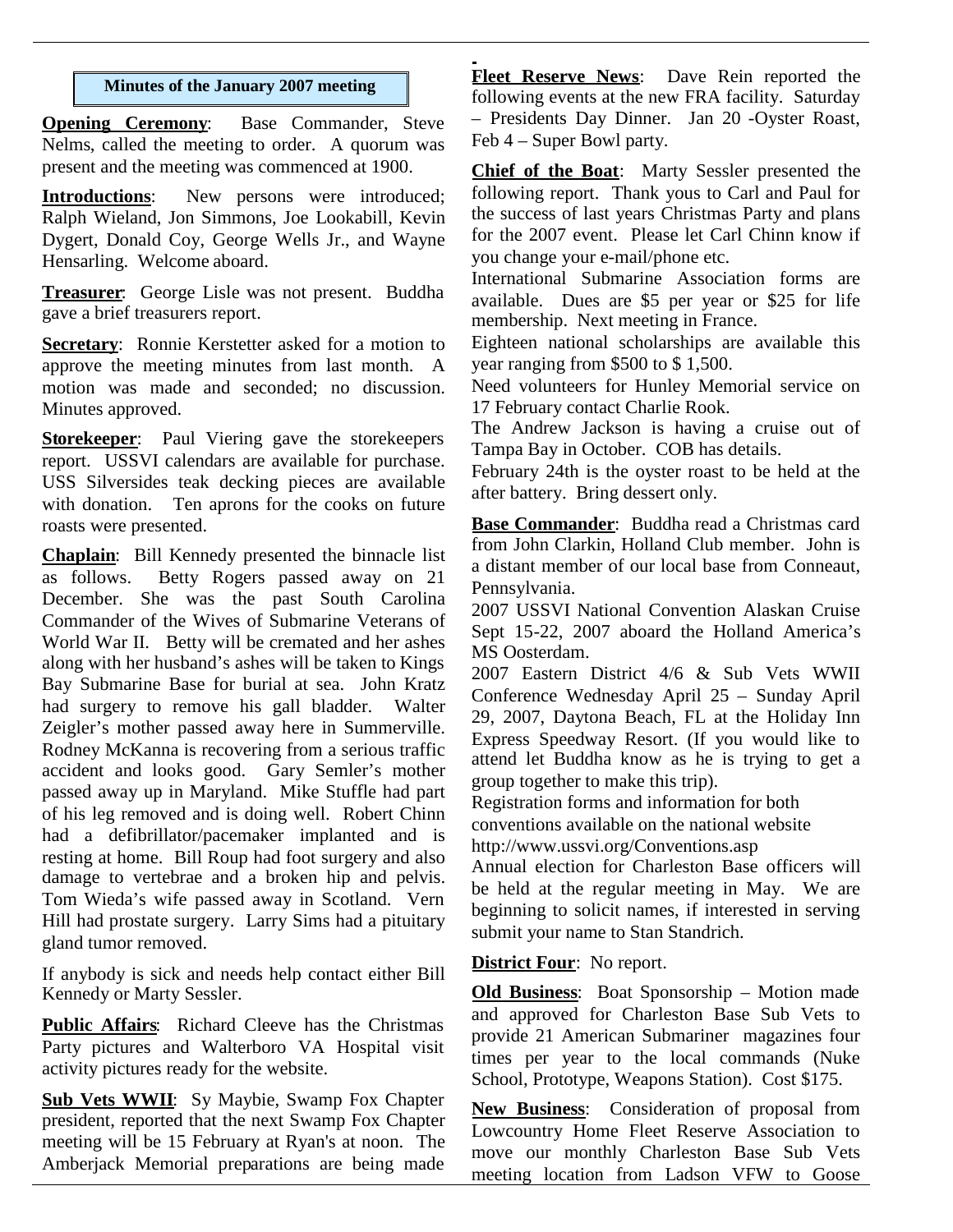for the March 2007 event. Southern Region WWII Convention in Chattanooga in May. H. L. Hunley Memorial Service 17 February (contact Charlie Rook for details and participation in the Hunley service).

**Veteran's Affairs**: John Nichols discussed the following. Always verify the Tricare provider as well as the specific procedure that also must be approved beforehand to insure coverage.

**Membership**: Carl Chinn reported the following: Annual dues are payable by 1 January every year. We have over 50 members that are currently DINK. For those that paid for this year, Carl has the 2007 stickers for USSVI membership cards. If you change your home address, phone number or e-mail notify Carl so he can make the revisions.

**Scholarship**: Jim Yates was not present. A hand made Afghan was raffled out with the proceeds going to the scholarship fund. The Afghan was red, white, and blue and was made by Clyde Peter's sister-inlaw. This raffle benefited our scholarship fund. Thanks to all.

Creek FRA Branch 269. – No discussion allowed at this meeting tonight. Everyone should take the next month to consider and evaluate this invitation from the Lowcountry Fleet Reserve to use their new eight thousand square feet facility in Goose Creek for our base meetings on the second Thursday of the month. Be prepared for discussion and a vote on this proposal at the regular February meeting. Voting will be by paper ballot.

**Good Of The Order**: The depth charge drawing was held. The winner was Joe Lookabill.

City of North Charleston Recreation Department to provide an excursion to visit our WWII Veterans Memorial in Washington DC, March 25-27, 2007. There will be a WWII Veterans Golf tournament held at Wescott Plantation on March 9th as a fund raiser for this visit to Washington DC.

The Base Commander adjourned meeting at 2045.

# **\*\* End of the minutes for January 2007 \*\***

*"Don't tell mom I'm a submariner, she thinks I play piano in a whorehouse."*



| Acton          | <b>Barwick</b> | <b>Burke</b> | Drentlaw |
|----------------|----------------|--------------|----------|
| Gilmer         | Jennings       | Jones        | Koebel   |
| Koehler        | Lavergne       | Massey       | Minaudo  |
| Poole          | Rash           | Rogers       | Rook     |
| Sickle         | Siebert        | Stout        | Waller   |
| Van Swearingen |                | Wickenhoffer |          |

#### **Membership and Dues Information:**

We're up to 256 members! As of publication we are number  $\overline{3}$  in base size, and less than 100 fewer than number 2. Groton and San Diego are larger. Keep on recruitin'!

Only problem is we have 26 dinks! We need them to keep growing. Check with your buddies and make sure they have paid their dues.

If you haven't yet paid, when you read this newsletter your 2007 dues are past due. If you are unsure of what you owe (regular base and/or national) please ask me! See

## **February Submarines Lost:**

| <b>USS Shark</b>     |        | SS 174 February 11, 1942 |
|----------------------|--------|--------------------------|
| <b>USS</b> Amberjack |        | SS 219 February 16, 1943 |
| <b>USS Grayback</b>  |        | SS 208 February 26, 1944 |
| <b>USS Trout</b>     |        | SS 202 February 28, 1944 |
| <b>USS Barbel</b>    | SS 316 | February 4, 1945         |

#### *Old Salt*

*Old salt, Tar, Sailor been called Through time stood watch in rough seas and calm. In steps of those who's gone before;*

*In vessels of mast and vessels of oar. The great ships have changed in number and size;*

*Sliding under the sea, and above in the sky. In times of peace they sharpen their skills; for the call of Battle Stations! Battle Stations! This is no drill.*

*Gone are the cannons and muskets of old; replaced by rockets, missiles, and jets on patrol. Their battle ground different, yet still the same; atop the brine, open to fire and flame.*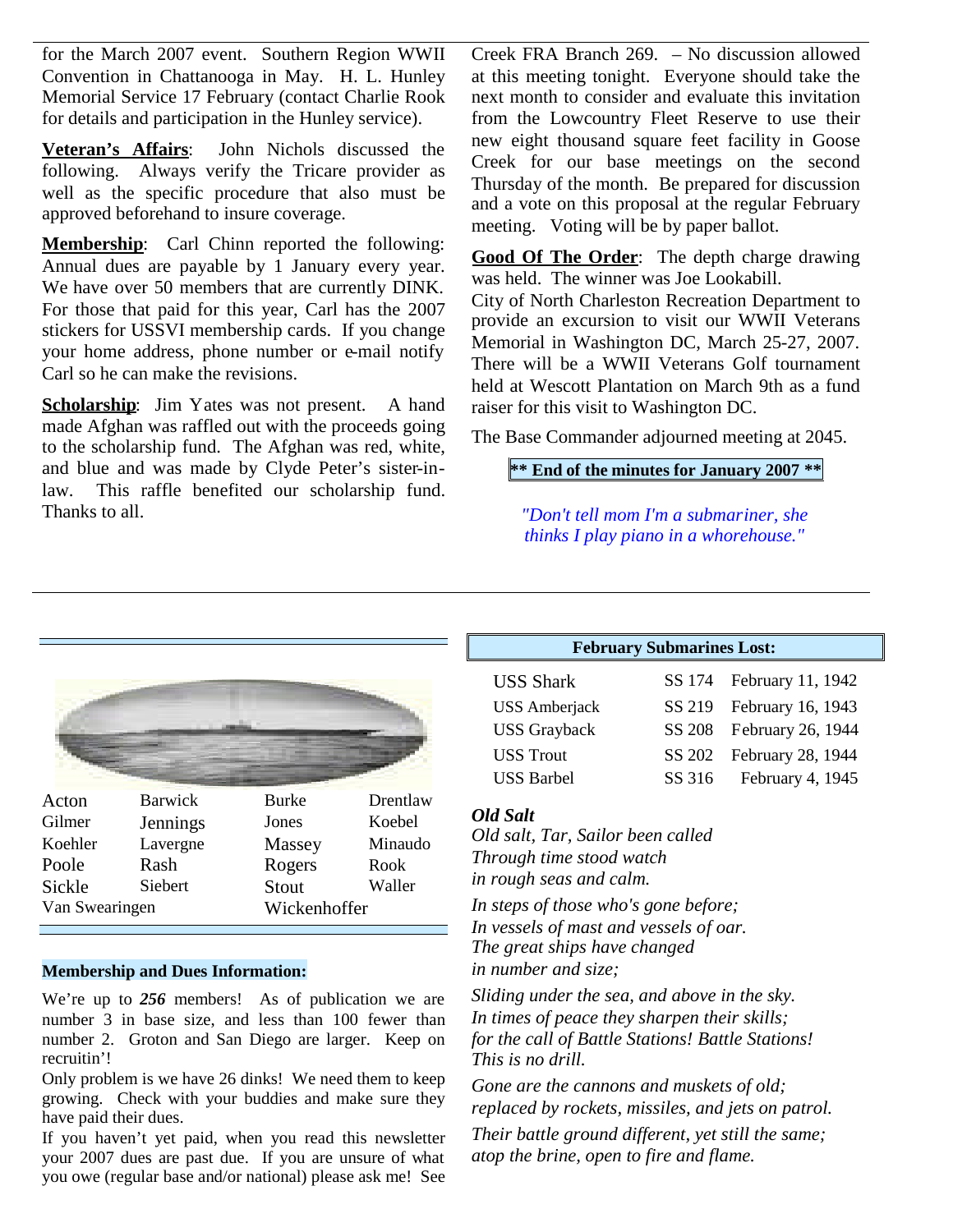me at the meeting, e-mail or call.

Dues were payable **no later than** January 1, 2007.

We dropped 8 members last year...let's not let that happen again!

Annual dues are \$20 for National and \$15 for Charleston Base.

If you have any changes to your membership info (address, phone, e-mail, etc.) you can now make those changes directly on-line in the Sub Vets national database. If you make changes, please let me know at **chasbasemembernews@sc.rr.com** or **carlc@sc.rr.com** or call 875-3098. This is so we can keep our local information current and accurate. If you want, I can make the changes for you...just let me know.

#### **Membership Drive**



#### **Target:** *New Members*

Started in November was a membership drive for 2007. We have the potential of becoming the second largest base in the country with just a little bit of work. It will be easy to be number 2 'cause we're less than 100 behind them. Who knows, we might someday surpass Groton Base!

Here's the deal: Recruit as many new members as you can. The guy who recruits the most new members before 1 April 2007 will get 2 years Charleston Base membership dues paid. If that guy is already a Charleston Base Life member he will get \$30 cash. In case of a tie, there will be a random drawing for the winner. Make sure that you let me know when you recruit a new guy, if he joins you get credit and I can track the numbers.

Carl

## **\*\*February Happenings!\*\***

- February 17 Hunley Memorial, 1900 (Arrive 20 to 30 minutes early) Sunrise Presbyterian Church 3222 Middle Street, Sullivans Island
- February 24 Oyster Roast, After Battery 1300. \$10 per person. RSVP COB no later than 14 February. Bring a dessert.

### **Terminology Trivia**

"Bravo Zulu"

This is a naval signal, conveyed by flag hoist or voice radio, meaning "well done"; it has also passed into the spoken and written vocabulary. It can be combined with the "negative" signal, spoken or *Shipmates are many that rest 'neath the foam; Last full measure given for family and home.*



**RSVP the COB no later than 14 February!**

## **First, Lagarto, then Wahoo, possibly Grunion and now....**

In early March of 1942, less than three months into the War in the Pacific, the submarine USS Perch (SS-176) was conducting her second war patrol in the hostile waters of the Java Sea.

After a series of battles against multiple units of the Japanese Imperial Navy, during which Perch was severely damaged and rendered unable to dive safely or to defend herself, commanding officer David Hurt ordered his vessel abandoned. He sent his vessel to the bottom with an open conning tower hatch in order to avoid its capture. The entire crew was picked up by the Japanese and sent to Prisoner of War camps, where six members of the Perch crew died as POWs, but the remaining 53 did manage to survive and were liberated at the War's end.

Over sixty years later, an international team of divers and photographers were on a regular dive charter in the waters north of Surabaya City, Java when the vessels sonar revealed a long slender object on the sea floor that merited investigation. Vidar Skoglie and dive team members Kevin Denlay, Dieter Kops, Mike Gadd, and Craig Challen soon found a wreck at a depth of approximately 190 feet. Although the divers immediately knew that the wreck was a submarine, they were unsure of its identity until they discovered a plaque on its conning tower. Even under a layer of more than a half-century of marine growth, the large lettering of the plaque could be read:

#### USS PERCH **SUBMARINE**

More information at:

**On Eternal Patrol - USS Perch (SS-176) Discovery Announcement**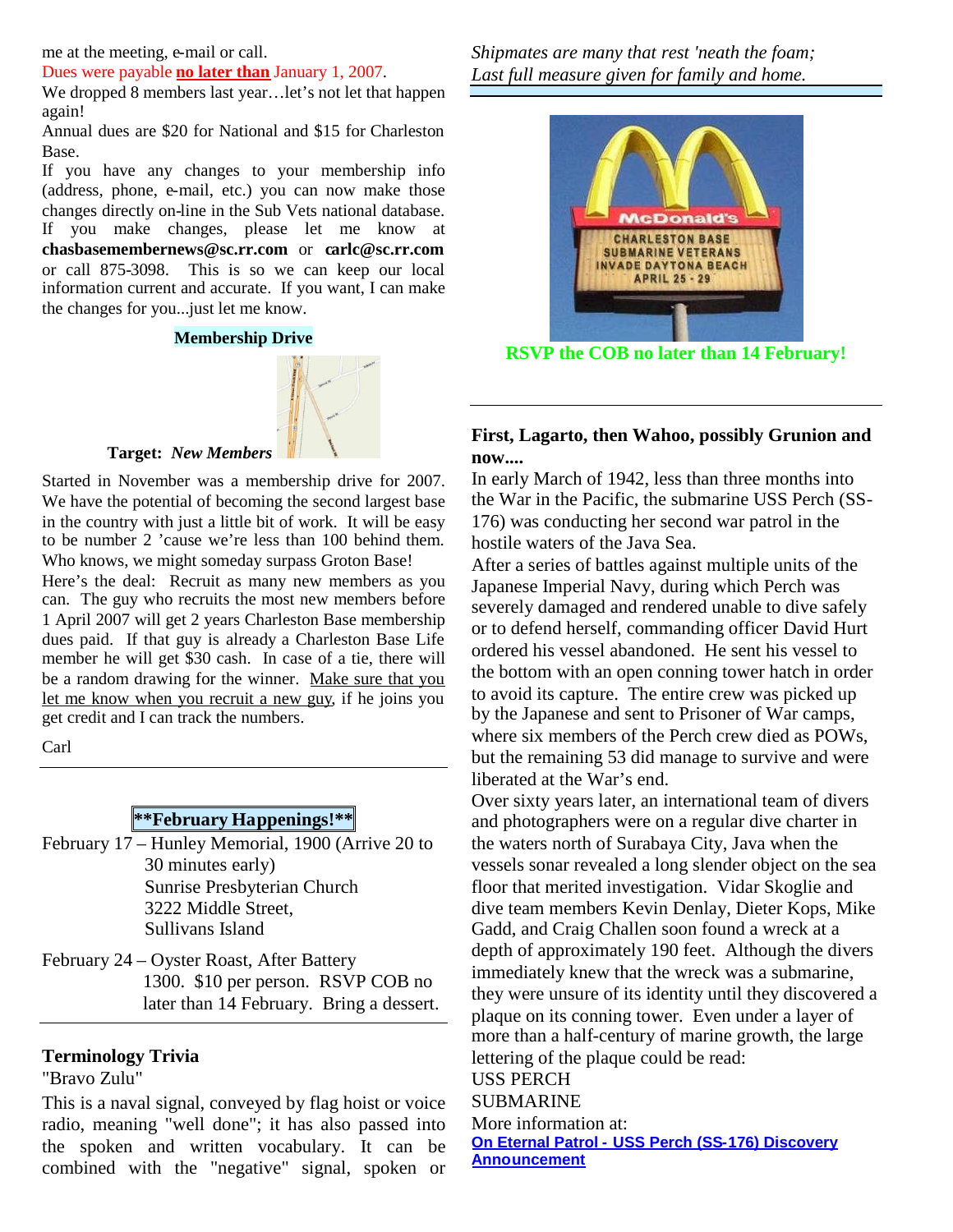written NEGAT, to say "NEGAT Bravo Zulu," or "not well done."

There are some "myths and legends" attached to this signal. The one most frequently heard has Admiral Halsey sending it to ships of Task Force 38 during World War II. He could not have done this, since the signal did not exist at that time.

"Bravo Zulu" actually comes from the Allied Naval Signal Book (ACP 175 series), an international naval signal code adopted after the North Atlantic Treaty Organization (NATO) was created in 1949. Until then, each navy had used its own signal code and operational manuals. World War II experience had shown that it was difficult, or even impossible, for ships of different navies to operate together unless they could readily communicate, and ACP 175 was designed to remedy this.

In the U.S. Navy signal code, used before ACP 175, "well done" was signaled as TVG, or "Tare Victor George" in the U.S. phonetic alphabet of that time. ACP 175 was organized in the general manner of other signal books, that is, starting with 1-flag signals, then 2-flag and so on. The 2-flag signals were organized by general subject, starting with AA, AB, AC, ... AZ, BA, BB, BC, ... BZ, and so on. The B- signals were called "Administrative" signals, and dealt with miscellaneous matters of administration and housekeeping. The last signal on the "Administrative" page was BZ, standing for "well done."

At that time BZ was not rendered as "Bravo Zulu," but in each navy's particular phonetic alphabet. In the  $\bullet$ U.S. Navy, BZ was spoken as "Baker Zebra." In the meanwhile, the International Civil Aviation Organization (ICAO) had adopted English as the international air traffic control language. They developed a phonetic alphabet for international aviation use, designed to be as "pronounceable" as possible by flyers and traffic controllers speaking many different languages. This was the "Alfa, Bravo, Charlie, Delta..." alphabet used today. The Navy adopted this ICAO alphabet in March 1956. It was then that "Baker Zebra" finally became "Bravo Zulu."

# **Echo Taps Worldwide**

Hundreds of volunteer brass players are being recruited to perform the 24 notes of "Taps" on 19 May 07, in recognition of Armed Forces Day at National Cemeteries, State Veterans Cemeteries and American Battle Monuments Cemeteries overseas. The event, called "Echo Taps Worldwide," is being organized by the VA National Cemetery

# **SSA Wage Credits Update**

The earnings of people who serve in the military services on active duty or active duty for training have been covered by Social Security since 1957. Inactive duty service in the armed forces reserves [such as weekend drills] has been covered since 1988. However, people who served in the military before 1957 did not pay into SS directly. Veteran's records are credited with special earnings [wage credits], depending on when they served which for SS purposes count toward any benefits that might be payable. Those in the military service from 1957 on paid SS taxes the same way as civilian employees do. Those taxes are deducted from you pay and an equal amount is paid by the U.S. government as your employer. You must have credit for a certain amount of work covered by SS before any benefits can be paid on your record. The number of credits you need to qualify for benefits depends on your age and the type of benefit you might be eligible for. Nobody needs more than 40 credits. In some cases you can qualify with less than 40 credits. The amount you get from SS depends on earnings averaged over much of your working lifetime. Generally, the higher the earnings, the higher your benefits.

The wage credits for military personnel can help you qualify for SS or increase the amount of your benefit. Credits are granted for periods of active or active duty training only. Social Security cannot add extra wage credits to your earnings record until you file for SS benefits. Wage credits are granted for

- Service in 1978 to 2001. For every \$300 in active duty basic pay, you are credited with an additional \$100 in earnings up to a maximum of \$1200 per year. If you enlisted after 7 SEP 80, and didn't complete at least 24 months of active duty or your full tour, you may not be able to receive the additional earnings.
- Service in 1957 thru 1977. You are credited with \$300 in additional earnings for each calendar quarter in which you received active duty basic pay.
- Service in 1940 thru 1956. For military service inclusive of time spent in a military academy your record may be credited with \$160 a month in earnings from 16 SEP 1940 thru 1956 under the following circumstances
	- (1) You were honorably discharged after 90 or more days of service, or you were released because of a disability or injury received in the line of duty; or
	- (2) You are still on active duty; or
	- (3) You are applying for survivor's benefits and the veteran died while on active duty.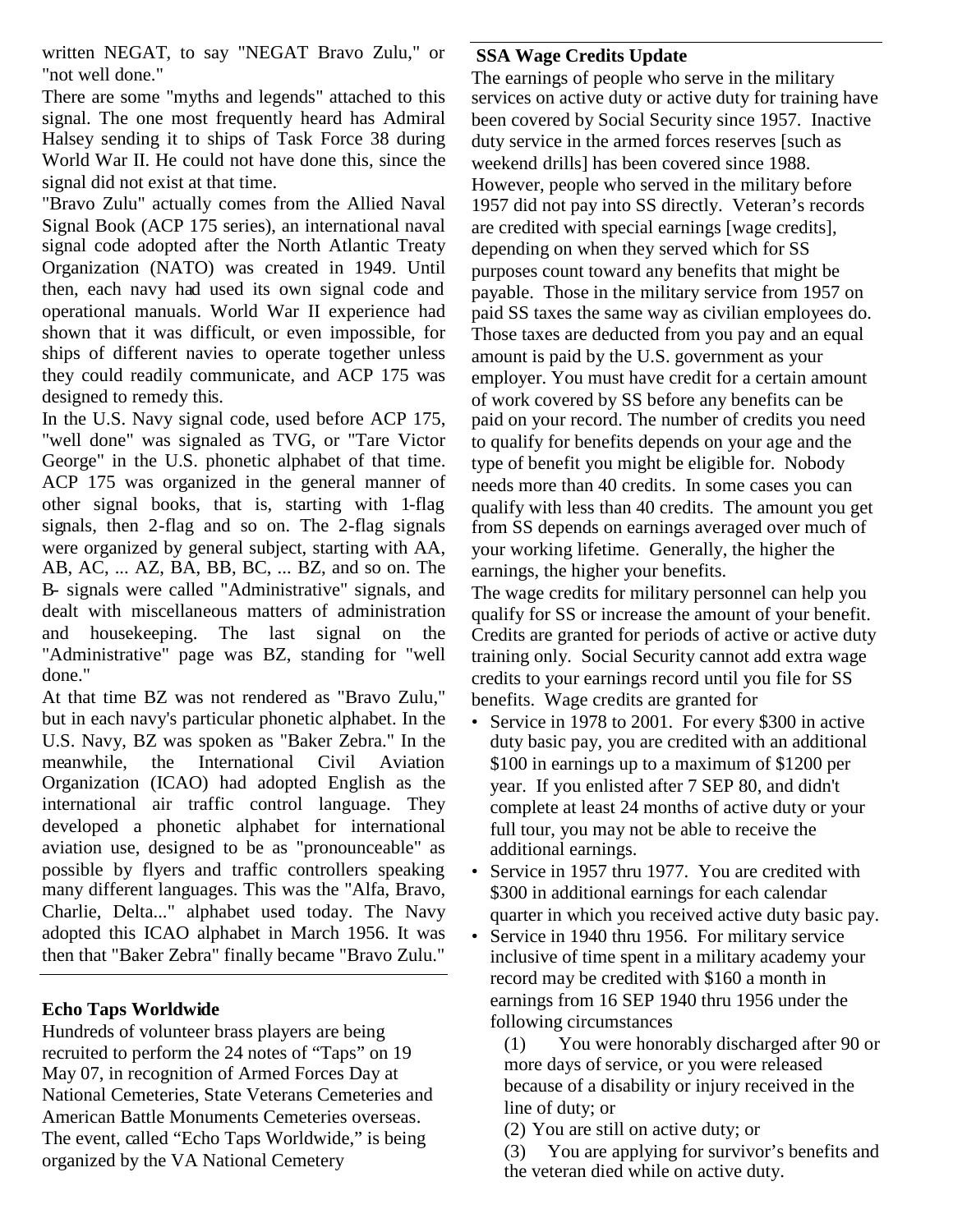Administration and Bugles Across America to honor and remember American veterans through a worldwide performance of Taps. Organizers also hope the event will interest brass players in volunteering to perform Taps at the military funerals of veterans throughout the year. Each day, America loses about 1,800 of its veterans, primarily those who fought in World War II and Korea. In honor of them and the service they provided, it is important that our Nation preserves the tradition of a live bugler to play final military honors. During the event, players will form a line through the cemetery and perform a cascading version of Taps. Brass players of all ages are encouraged to perform at the cemetery of their choice. Schools and other organizations are also invited to participate in the tribute as performers or support volunteers. More information and a sign-up sheet are available at www.echotaps.org. The first large "Echo Taps" event occurred in May 05, when 674 brass players from 30 states lined 42 miles of road between Woodlawn National Cemetery in Elmira, NY, and Bath National Cemetery in Bath, NY. Playing "Taps" in cascade, it took nearly three hours from the first note played at Woodlawn to the final note of Taps sounded at the National Cemetery at Bath. In 2006, players performed "Echo Taps" at 52 National Cemeteries and State Veterans Cemeteries across the Nation on Veterans Day in preparation for the upcoming effort. The Armed Forces Day event in 2007 will involve buglers around the world to include participants at American Battle Monument Cemeteries overseas. Thomas Day, a Marine veteran who founded Bugles Across America in 2000 said, "A live bugler performing Taps is an expression of the Nation's appreciation for the service of each veteran. With more than 600,000 veterans dying each year, we are always looking for new volunteers to perform this valuable service. Echo Taps Worldwide will honor America's 40 million veterans who have served over the course of our history and draw attention to the need for more buglers to perform "Taps" as part of final military honors.

# **Letter of Invitation**

The following is the letter sent from FRA Branch 269 in its entirety:

December 11, 2006

Steve Nelms Base Commander USSVI Charleston Base

You cannot receive credits if you're already receiving a federal benefit based on the same years of service unless you were on active duty after 1956. In this situation you are eligible to receive the credit for 1951 thru 1956 even if you are drawing a military retirement based on these years. Congress ended wage credits JAN 02 under Public Law 107-117 NDAA after deciding that service members are better paid today and that wage credits were losing their importance and value.

Every applicant for SS benefits is asked to note their or their sponsor's military service on the application and to show proof, either a DD 214 or W-2. If a person has difficulty in producing those documents SSA will assist them by contacting the armed services and requesting some kind of verification of military wages. Every veteran or military widow drawing Social Security today might want to check with SSA to verify if the wage credits were used in setting benefits, not just noted on an application. You are entitled to reimbursement from the time you started drawing SS and to an increase in your monthly SS check if the wage credits were not used in computing your entitlement. You can get both SS and military retirement. Generally there is no offset for SS benefits because of your military retirement with the exception of SBP. You'll get your full SS benefit based on your earnings. However, your benefit may be reduced if you also receive a government pension you didn't pay SS taxes. This is covered in SS Pub No. 05-10045.

# **Sub's top two officers get punishments after deaths; Sub CO receives punitive letter over deaths**

The Virginia Pilot, 17 Jan 07 NORFOLK –

The Navy announced Tuesday that punitive letters of reprimand have been issued to the commanding and executive officers of a Norfolk-based submarine that lost two sailors in a fatal accident.

The sailors died Dec. 29 after the Minneapolis-St. Paul pulled away from its mooring at the Devonport Naval Base in southern England. They were among four men swept overboard in heavy seas while working on the deck as the boat headed for the English Channel.

Senior Chief Petty Officer Thomas Higgins, 45, the chief of the boat, and Petty Officer 2nd Class Michael Holtz, 30, perished in the water. The two others were rescued. Rear Adm. Jeff Fowler ruled Tuesday that the commanding and executive officers deserved punitive letters of reprimand, said Lt. Chris Servello, a spokesman for the Navy's Sixth Fleet.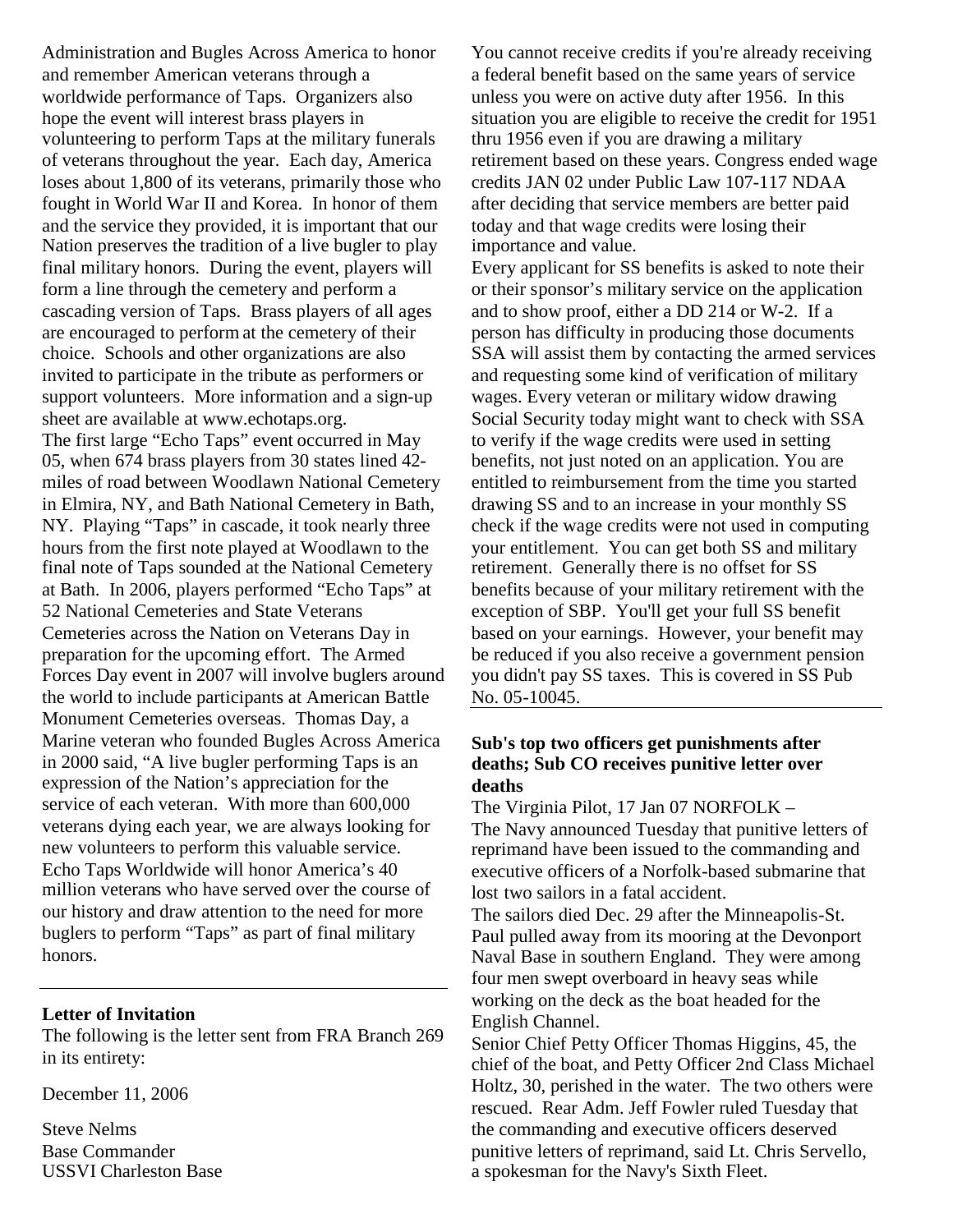## Steve:

It was a little over a year ago that the Fleet Reserve Association Branch 269 voted to change our meeting night from the second Thursday of each month to the third Thursday, to afford the opportunity for Submarine FRA members to become active in the Submarine Veterans Association. Since then, I have become an active member in the USSVI Charleston Base. What an experience it has been! I now have deep allegiance to both organizations.

In July, the FRA completed a vision we have held since we organized in 1999. We built a beautiful new 8000 sq. ft. facility located at 99 Wysteria Road in Goose Creek. We now have a banquet hall that comfortably seats more than 150 people. We can accommodate meetings and group gatherings while continuing to serve our members and guests in the bar without interruption. We have adopted a policy that allows service organizations the use of our banquet hall free of charge to hold their meetings. Several have already accepted. This is the focus of this correspondence. As the Home Committee Chairman, I have tentatively reserved the Second Thursday of each month for the USSVI Charleston Base meeting.

The FRA Lowcountry Home extends this invitation to the USSVI Charleston Base to utilize our facilities for your monthly meetings. Since the FRA exists to serve our sea services (Navy, Marine Corps and Coast Guard), it is only fitting that the SUBVETS would choose to "Come Home". We offer a full service bar 7 days a week, with lunch served Monday thru Friday, and dinner served Monday thru Saturday nights. We want the SUBVETS to utilize our facilities.

I am quoting a current member of the FRA and SUBVETS. "The most important reason I would be in favor of moving the location of the SUBVETS meeting, is that I FEEL AT HOME at the Fleet Reserve. It's as simple as that. I've belonged to the VFW and American Legion long before ever becoming a member of the FRA. But I always felt like a guest at their facilities. Even today when going to a SUBVETS meeting, I don't feel at home at the VFW. I enter the VFW, go the meeting, and as soon as the meeting is over, I leave. At the Fleet, it's quite the opposite. Is it this "Sea Services" thing, a Shipmate thing, or something called Brotherhood of the Sea? Probably! I have served with a dozen or so members of the Fleet as I have with members of the SUBVETS. I feel at home at the Fleet, I feel at home

The boat is commanded by Cmdr. Edwin Ruff. At the time of the incident, Lt. Cmdr. Peter Young was the executive officer. Fowler considered but dismissed charges against three other sailors - two officers and a chief petty officer, Servello said. "The facts of the investigation led the admiral to determine non judicial punishment was warranted " for the sub's top two officers, Servello said in a phone interview from Naples, Italy.

Servello said Fowler, the commander of Submarine Group Eight, appointed a Navy captain with submarine experience to lead the preliminary investigation. Findings from a second, safety investigation - designed to avoid future risks, not determine blame for accidents or deaths - have not been released. The Navy did not disclose what specific actions or lack of actions led to the reprimands.

"The team reviewed the incidents of the day, looked at the weather, interviewed crew members and witnesses in Plymouth harbor, then reported their findings to the admiral," Servello said. Fowler's ruling now goes to the Sixth Fleet commander, then to the commander of the U.S. Navy's submarine force in Norfolk. Either could uphold or disagree with the findings and punishments. Though Ruff remains in command of the Minneapolis-St. Paul, now in port in Rota, Spain, a punitive letter of reprimand often signals the end of an officer's advancement. According to Navy promotion board records, Ruff was selected and approved for promotion to captain last year to take effect in late 2007. The sub's executive officer was previously scheduled to rotate off the boat anyway to take a new assignment, Servello said. Citing privacy reasons, Servello would not release his name, but a Navy Web site listed the second-in-command as Young.

The Navy has parallel systems for dealing with sailors accused of committing crimes, causing accidents due to negligence or deliberate malfeasance, or disobeying orders. They can be charged with violating the Uniform Code of Military Justice, and tried through a court-martial. Or a commanding officer can choose to deal with the matter non judicially, in what's called a "captain's mast" or "admiral's mast." A punitive letter of reprimand is a fault-finding document. Non punitive letters of reprimand note a deficiency, but are not considered punishment.

A big "Thank You" and a hearty well done goes to Joe Lookabill. Joe is our member John Lookabill's brother. He attended the January meeting as a guest. Joe won the depth charge drawing and immediately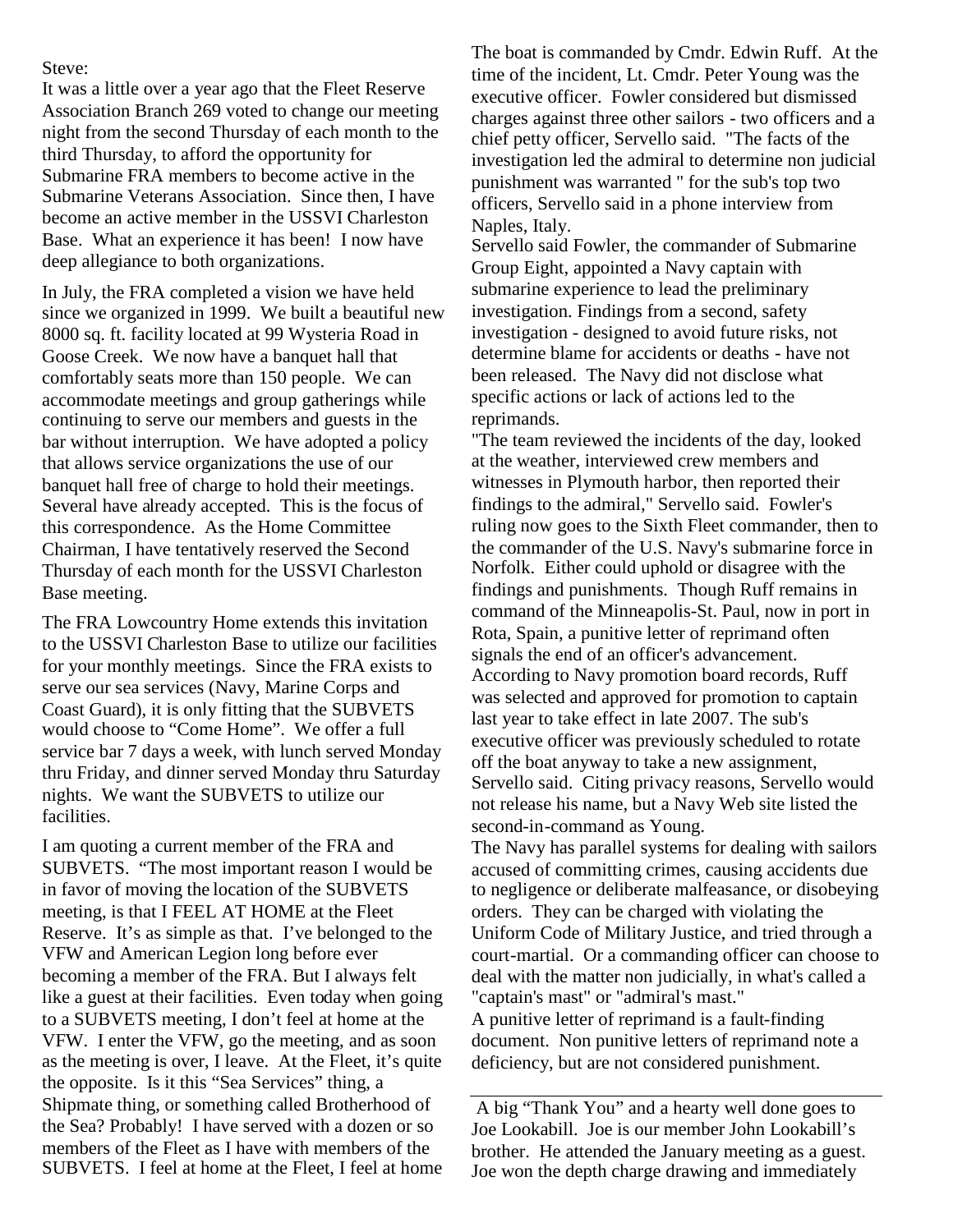with the members and I believe our SUBVET shipmates would too."



David E. Rein FRA LOWCOUNTRY HOME Home Committee Chairman

donated \$150 of it to our scholarship fund! Thanks Joe!!

# **Upcoming Boat Reunions**

Sirago / Sea Leopard / Cutlass Joint Reunion May 23 - 28, 2007 in Mobile, AL. Call or Email Mike Bickel to get details: rmbickel@stupp.com (636) 225-7528

USS SEGUNDO SS-398 Apr 9-13, 2007 Laughlin, NV Location: Edgewater Hotel, Laughlin, NV Note: You will receive an e-mail with additional info and a registration form in November. POC: Ken Owen

Email: kenowen1@cox.net

USS CHOPPER SS-342 Apr 16-21, 2007 Carnival Cruise Line Location: 5 days, 4 nights with stops in Key West and Nassau POC: James Murphree, 2129 Clarendon CT, The Villages, FL 32162-7718 Phone: 352-753-0751 Email: jfmurphree@aol.com

USS SENNETT SS-408 Apr 22-26, 2007 Mt. Pleasant, SC Location: Holiday Inn, Mt. Pleasant, SC POC: Ralph Luther, PO Box 964, Summerville, SC 29484-0864 Phone: 843-851-7064 Email: rluther@bellsouth.net

USS POMPON SS/SSR267 Apr 26-29, 2007 Manitowoc, WI POC: Bill Davy Phone: 248-689-6369 Email: judyd@wowway.com Website: http://www.hometown.aol.com/dgweg/myhomepage/po mponreunion.html

USS SEA FOX SS-402 April 26-30, 2007 Galveston, TX

USS PIPER SS-409 Aug 24-26, 2007 Groton, CT Location: The Third Triennial Reunion-of-the-Crews and Lobster Clambake POC: Frank Whitty Email: Whitty409@aol.com Website: http://webpages.charter.net/usspiper/index.html

USS TINOSA SS-283/SSN-606 Aug 3-6, 2007 Location: Peabody, MA POC: Jim Hanson, 108 River St., Middleton, MA 01949 Phone: 978-777-1444 Email: dontmatta@comcast.net

USS WILLIAM H. BATES SSN-680 Aug 11- 12,2007 Location: Terry Stanley's Farm, Amsterdam, MO POC: Send contact your info Email: billyb\_ssn@yahoo.com

USS BREMERTON SSN-698 Sept 10-14, 2007 Covington, KY POC: Robert Polanowski, 5996 County Road 16, Belfast, NY 14711 Phone: 585-365-2316 Email: skica130@aol.com

USS REQUIN SS/SSR-481 Sept 27-29, 2007 Pittsburg, PA Location: Holiday Inn-Greentree POC: Jim Louden, 2800 Division Street, Burlington, IA 52601 Phone: 319-752-4165 Email: jplouden@interl.net

USS ANGLER SS-240 Sep 30-Oct 3, 2007 Location: Springmaid Beach Resort, Myrtle Beach, SC (843)315-7100 POC: B. D. Kremer Email: bdkremer@comcast.net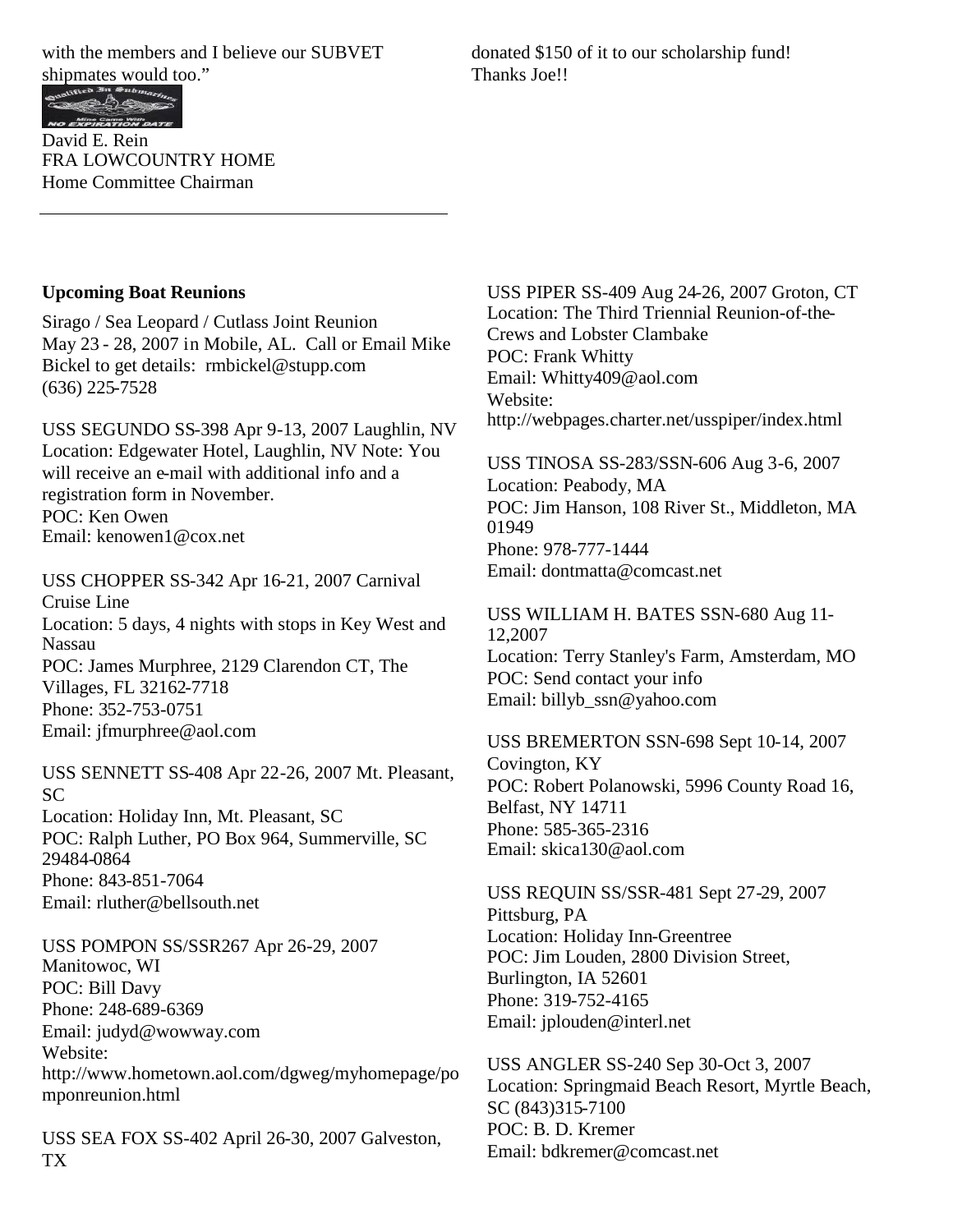Location: Victorian Condo Hotel, 6300 Seawall Blvd., Galveston, TX 77551 POC: Joe Cornelius Phone: 1-800-231-6363 Email: seafox.ss402@gmail.com Website: http://seafoxassoc.homestead.com/07Muster.html

USS SEA DEVIL SS-400/SSN-664 Apr 19-22, 2007 Charleston, SC Location: Holiday Inn, Patriot's Point Combined reunion #3, all crews/all years POC: Jim Schenk, P.O. Box 476, Morrisville, NY 13408 Phone: 315-824-3162 Email: boatsailor@usadatanet.net Website: http://www.seadevilssn664.org

USS SABALO SS-302 Apr 11-14, 2007 Location: Holiday Inn-Bayside, San Diego, CA POC: Jeff Owens Email: owensj@epix.net Website: http://usssabalo.org

USS SEA ROBIN SS-407 May 2-6, 2007 Groton, CT Location: Groton Inn & Suites POC: Paul Roggemann, 42 Hemlock Drive, Hopewell Jct., NY 12533 Phone: 845-226-5636 Email: paulr@ss-407.net

USS GEORGE WASHINGTON CARVER SSBN-656 May 16-19, 2007 Location: Jacksonville, FL POC: Tom Hanley, 42 Ackerman Road, Warwick, NY 10990 Email: webmaster@gwcarver.org Website: http://www.gwcarver.org

USS WAHOO SS-565 May 3-5, 2007 Charleston, SC Location: Radisson Hotel, Charleston Airport POC: Tom Young Phone: 603-362-5781 Email: tank@tomandshirleyyoung.com

USS JALLAO SS-368 May 7-11, 2007 Charleston, SC Location: Clarion Airport Hotel, North Charleston POC: John Mills Phone: 843-761-2760 Email: johnmillsassoc@prodigy.net Website: http://ussjallaoss368.com

USS VOLADOR SS-490 May 13-15, 2007 Branson,

USS CHIVO SS-341 Sep 27-Oct 1, 2007 Location: Holiday Inn Cincinnati Airport, Erlanger, KY (Northern KY/Cincinnati, OH) POC: Stan Pollard, 2447 Tiffin Ave, #176, Findlay, OH 45840 Phone: 910-352-2572 Email: justan2@earthlink.net Website: http://www.usschivo.org

USS STERLET SS-392 Oct 11-14, 2007 San Diego, CA Location: Red Lion Hanalei (Hotel Circle) Hotel Phone: 1-800-700-3328 POC: Richard (Ski) Jarenski, 7832 No. Sombrero Park Drive, Tucson, AZ 85743 Phone: 520-744-0869 Cell: 520-850-1436 Email: Rjarenski@aol.com

USS JAMES MONROE SSBN-622 Oct 15-18, 2007 Branson, MO Location: Ramada Inn & Conference Center POC: Jim Bayliss Phone: 314-428-6355 Email: 622reunion07@sbcglobal.net Website: http://www.jamesmonroereunion.org

USS TUNNY SS/SSG/APSS-282 Oct 17-21, 2007 San Diego, CA Location: Holiday Inn/Bayside POC: Lee Ashcraft Phone: 508-699-0931 Website: http://home.comcast.net/~leeash/index.html

USS AUGUSTA SSN-710 Oct 5-6,2007 Groton, CT Location: Groton Inn and Suites. Tour of USS AUGUSTA on 6 Oct. POC: Ken Cowan, 73 Red Brook Road, PO Box 261, New London, NH (NOT CT), 03257-0261 Phone: 603-526-4538 Email: Ken@uss-augusta.com Website: http://www.uss-augusta.com/contact.html

USS U.S.GRANT SSBN-631 Oct 17-25, 2007 Jacksonville, FL Location: Land based pre-cruise reunion Oct 17-20. Carnival Cruise reunion Oct 20-25. POC: Michael N. Arterburn Phone: 1-800-350-5445 Email: SubManSSBN631@aol.com Website: SubManSSBN631@aol.com